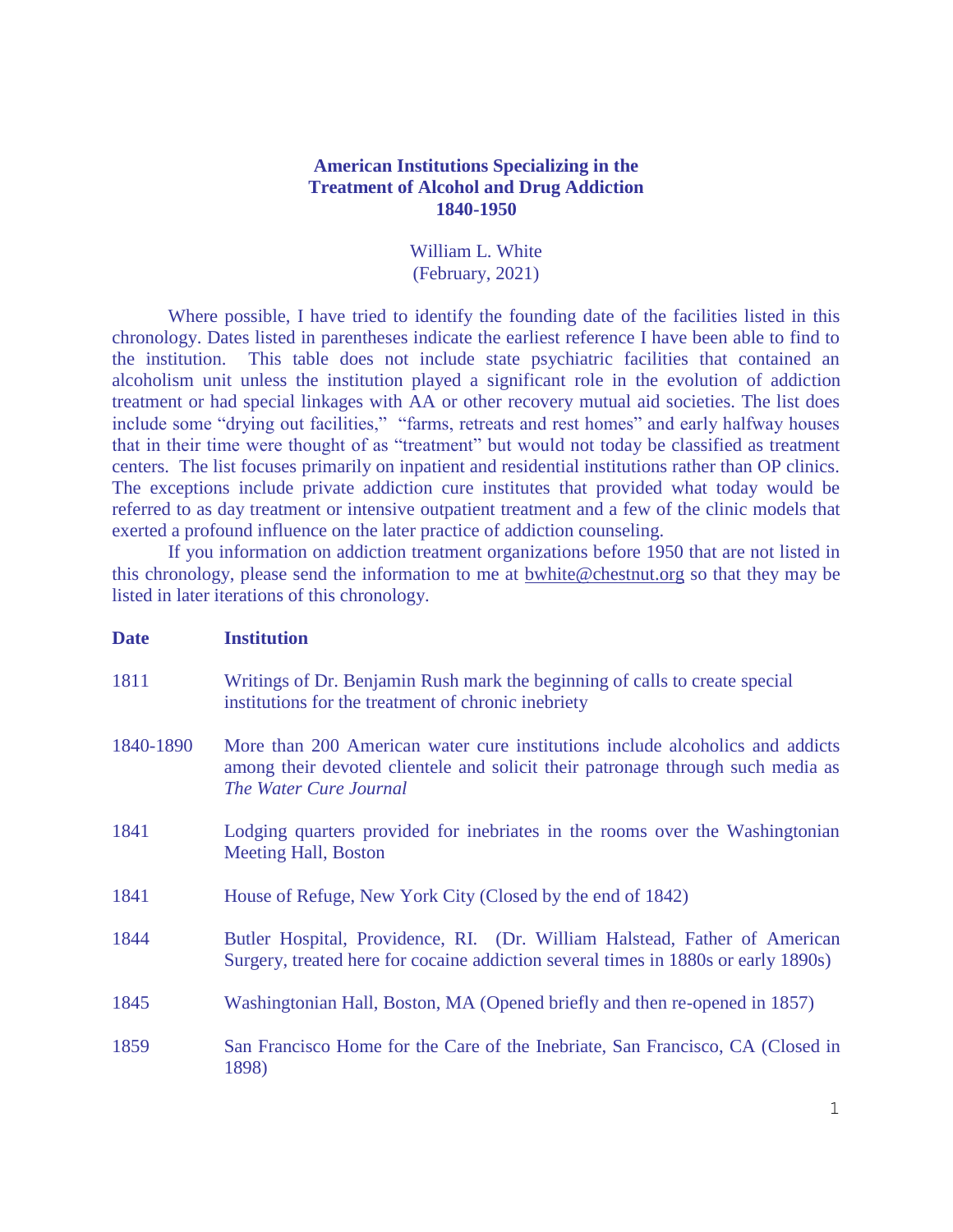| 1863  | Washingtonian Home, Chicago, IL                                                                                                                                                                                         |
|-------|-------------------------------------------------------------------------------------------------------------------------------------------------------------------------------------------------------------------------|
| 1864  | Good Templars' Asylum, Quincy, IL                                                                                                                                                                                       |
| 1864  | New York State Inebriate Asylum, Binghamton, NY                                                                                                                                                                         |
| 1867  | Kings County Home, Brooklyn, NY; established by Dr. Blanchard (Closed in<br>1895; also referred to as the Fort Hamilton Home)                                                                                           |
| 1867  | Pennsylvania Sanitarium for Inebriates, Media, PA (Closed in 1874)                                                                                                                                                      |
| 1869  | New York City Asylum (Bridge House), New York City, NY (Operated by NYC<br>police department and the Board of Charity)                                                                                                  |
| 1870s | Dr. Jewell's Home of Incurables, San Francisco, CA                                                                                                                                                                      |
| 1870  | Greenwood Institute (Headed by Albert Day)                                                                                                                                                                              |
| 1870s | Boston City Hospital establishes a "foul ward" for delirious alcoholics.                                                                                                                                                |
| 1870s | The Highlands, Winchendon, Massachusetts                                                                                                                                                                                |
| 1870s | Parishes' Private Home for Nervous Invalids, Burlington, NJ                                                                                                                                                             |
| 1876  | The Pinel Hospital, Richmond, Virginia (psychiatric asylum that also treated<br>alcohol inebriates and opium eaters)                                                                                                    |
| 1871  | Maryland Inebriate Asylum                                                                                                                                                                                               |
| 1872  | Franklin Reformatory Home for Inebriates, Philadelphia, PA (merged with a Skid<br>Row mission in 1935)                                                                                                                  |
| 1873  | Appleton Temporary Home, South Boston (Needham), MA                                                                                                                                                                     |
| 1874  | Women's National Hospital for Inebriates and Opium Eaters, Connecticut<br>(Chartered in 1874 but never built)                                                                                                           |
| 1875  | Minnesota Legislature approves creation of a state inebriate asylum in<br>Rochester, MN in 1873, but by its opening it is designated a psychiatric hospital.<br>(One report notes it operated 3 years and then closed.) |
| 1876  | New York Christian Home for Intemperate Men, New York City (re-located and<br>re-named "Chester Crest" in 1902; later moved to Mount Vernon and in 1930<br>moved to Katonah)                                            |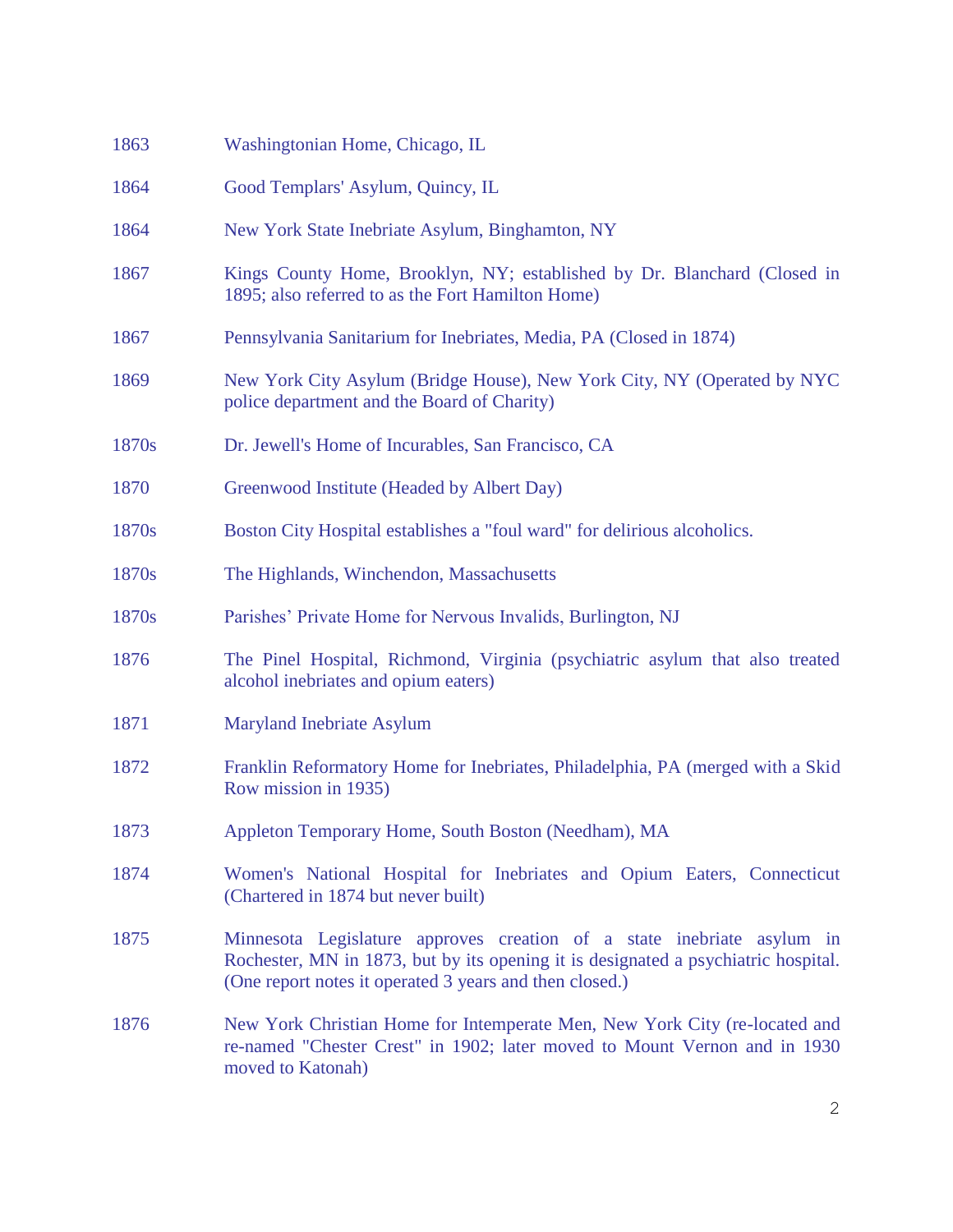- 1876 Temple Home, Binghamton, N.Y. (A private treatment center for addicted women)
- (1877) St. Vincents, St. Louis, MO (Operated by Sisters of Charity)
- 1878 Walnut Lodge Hospital for Inebriates, Hartford, CT (First opened as a "workhouse hospital"; Renamed Walnut Lodge Hospital in 1880; headed by Dr. T.D. Crothers until his death in 1918)
- 1879 Keeley Institute, Dwight, IL--Franchised in more than 120 cities by 1895; primary franchise competitors were the Neal Institutes, the Gatlin Institutes and the Empire Institutes. Keeley Institutes included the following locations:

Minneapolis, MN (1891-1913) Waukesha, WI (1890-1916) Pittsburgh, PA.(1896-1917) Ogdenburg, NY Charleston, W.VA Columbia, SC (1897-) Kingwood, W. AV Milwaukee, WI Huntington, WV (1904-\_\_\_\_) Atlanta, GA (1891-1906) Dalton, GA (1891) **Omaha, NE** (1906-1906) Hampton, VA Los Angeles, CA (1998-1917) Togus, ME White Plains, NY (1892-Harrisburg, PA (1892-1917) Bath, NY Crab Orchard, KY (1897-1917) Detroit, MI (1891-\_\_\_\_) Ladies Home-Dwight, IL Benton Harbor, MI (1898-Kirkwood, MO **Hot Springs, ARK (1891-1917)** Laurel, MD North Conway, NH (1891-1906) Fargo, ND (1896-1901) Deering, ME Sioux Falls, SD (1891-1906) Ripon, WI Blair, NEB (1891-1909) Dallas, TX (1906-1916) Riverside, CA Oklahoma City, OK 1916- $\qquad$ ) Kansas City, KA (1892-1917) Carson City, NV (1903-\_\_\_\_) Ashland, VA Plainfield, IN (1891-1917) Marion, IN (1898-1916) Charleston, IN (1897-) Richmond, IN Augusta, GA New Orleans, LA (1896-1906) Excelsior Springs, MO Orange, NJ DesMoines, IO (1895-1906) West Haven, CT (1896-1906) Providence, RI Lexington, MA (1892-1917) Burlington, IO Denver, CO (1898-1906) Greensboro, NC (1891-1960) Carbondale, IL Dwight, IL (1879-1966) St. Louis, MO (1891-1906) Kansas City, MO Salt Lake City, UT (1891-1917) Akron, OH (1894- $\qquad$ ) Chicago, IL (1892-\_\_\_\_) Grand Rapids, MI (1891-1917) Richmond, VA (1893-1910) Newark, NJ (1896-1898)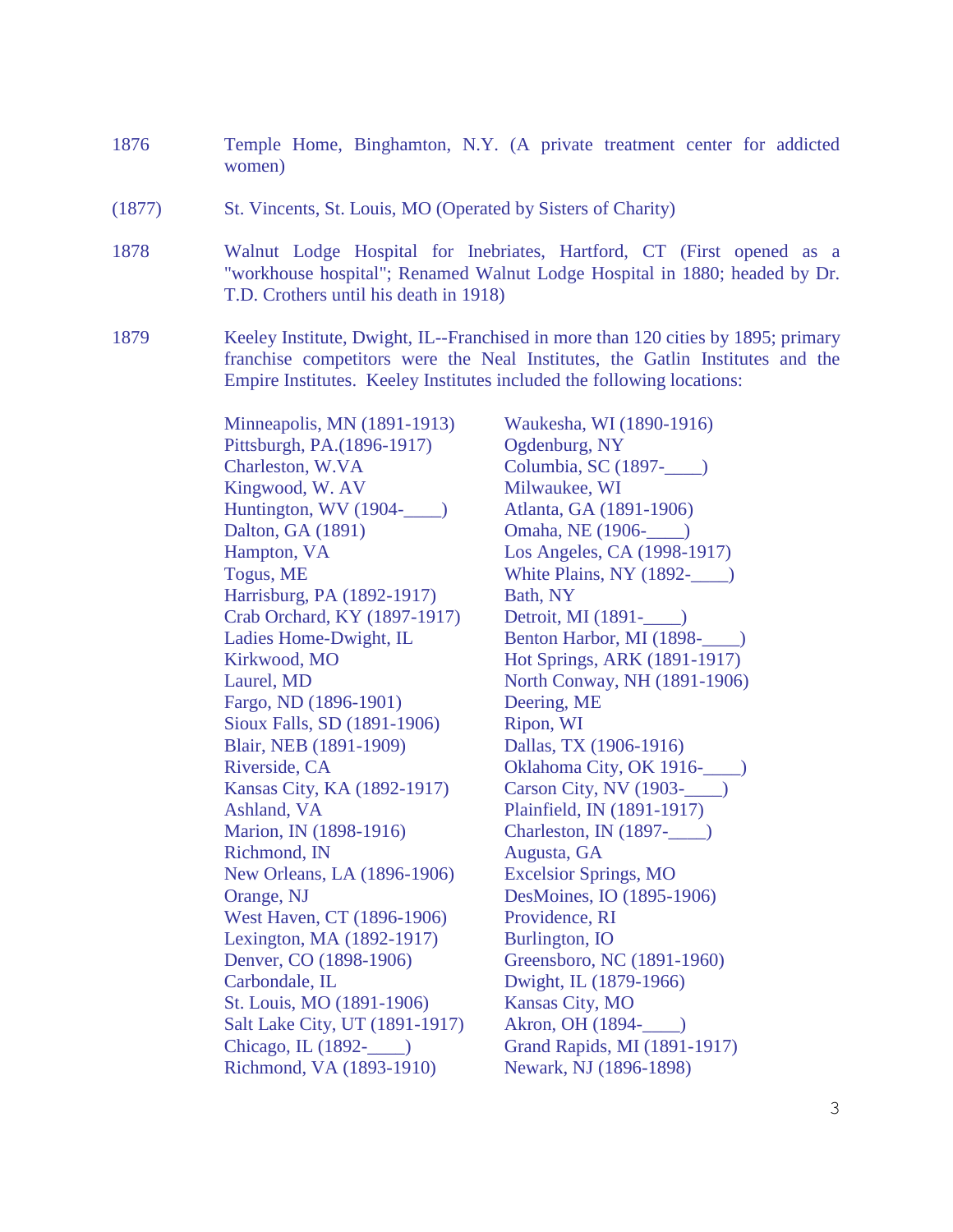|             | Seattle, WA (1894-1906)<br><b>Washington DC</b> (1899-1909)<br>Evansville, IN (1892-1900)<br>Beatrice, NE (2009)<br>Cleveland, OH (1896-1897)<br>Vicksburg, MS $(1900$ - $\qquad)$<br>Manchester, NH (1891-   (1891 - )<br>Buffalo, NY (1896-1917)<br>Babylon, NY (1891-<br><u>)</u><br>Westfield, NY $(1891$ <sup>-</sup><br>Alhambra, MT (1906-<br><u> </u><br>Birmingham, AL (1903-1906) | Portland, ME (1891-1917)<br>Columbus, OH (1880-1917)<br>Baltimore, MD (1895-1914)<br>Warren, OH (1896-1000)<br>Philadelphia, PA (1895-1917)<br>Deering, ME (1896-1897)<br>Providence, RI (1896-1906)<br>Boulder Hot Springs, MT (1903-1000)<br>Portland, OR (1902-1906) |
|-------------|---------------------------------------------------------------------------------------------------------------------------------------------------------------------------------------------------------------------------------------------------------------------------------------------------------------------------------------------------------------------------------------------|-------------------------------------------------------------------------------------------------------------------------------------------------------------------------------------------------------------------------------------------------------------------------|
|             | The Sanatarium--Rockford, IL (Started by Keeley Graduate)                                                                                                                                                                                                                                                                                                                                   |                                                                                                                                                                                                                                                                         |
| 1879        | Massachusetts Home for Intemperate Women)                                                                                                                                                                                                                                                                                                                                                   | New England Home for Intemperate Women, Boston, MA (Incorporated 1881 as                                                                                                                                                                                                |
| (1880s)     | DeQuincey Home for the Treatment of Opium, Morphine, Chloral, Hashish<br>Habitues and Alcoholic Inebriates, Fort Washington, NY (Closed June, 1882)                                                                                                                                                                                                                                         |                                                                                                                                                                                                                                                                         |
| Early 1880s | Clark's Sanitarium, Stockton, California                                                                                                                                                                                                                                                                                                                                                    |                                                                                                                                                                                                                                                                         |
| 1883        | treated dipsomania and nervous disorders)                                                                                                                                                                                                                                                                                                                                                   | Sunnyside Hospital (operated by Edward Mann in Prospect Park Brooklyn,                                                                                                                                                                                                  |
| (1888)      | Brooklyn, NY                                                                                                                                                                                                                                                                                                                                                                                | Dr. Edward Mann, Medical Superintendent of Sunny Side Private Hospital for<br>Inebriates, the Morphine Habit and Diseases of the Mind and Nervous System.                                                                                                               |
| 1889        | The Southern California State Asylum for Insane and Inebriates (Incorporated but<br>never opened; re-commissioned in 1891 as an insane asylum; renamed Patton<br><b>State Hospital</b> )                                                                                                                                                                                                    |                                                                                                                                                                                                                                                                         |
| 1890s       | local room and board; Dr. Bailey P. Key)                                                                                                                                                                                                                                                                                                                                                    | Key Cure, Chatanooga, Tenn and Lowell, MA, (Clinic treatments combined with                                                                                                                                                                                             |
| (1890)      | in treatment of women inebriates)                                                                                                                                                                                                                                                                                                                                                           | St. Saviors Sanitarium (opened between 1888 and 1893), New York (Specialized                                                                                                                                                                                            |
| (1890)      | The Dwight Cure, Pontiac IL (Founded by Fred Hargreaves)                                                                                                                                                                                                                                                                                                                                    |                                                                                                                                                                                                                                                                         |
| (1891)      | <b>Empire Institutes</b>                                                                                                                                                                                                                                                                                                                                                                    |                                                                                                                                                                                                                                                                         |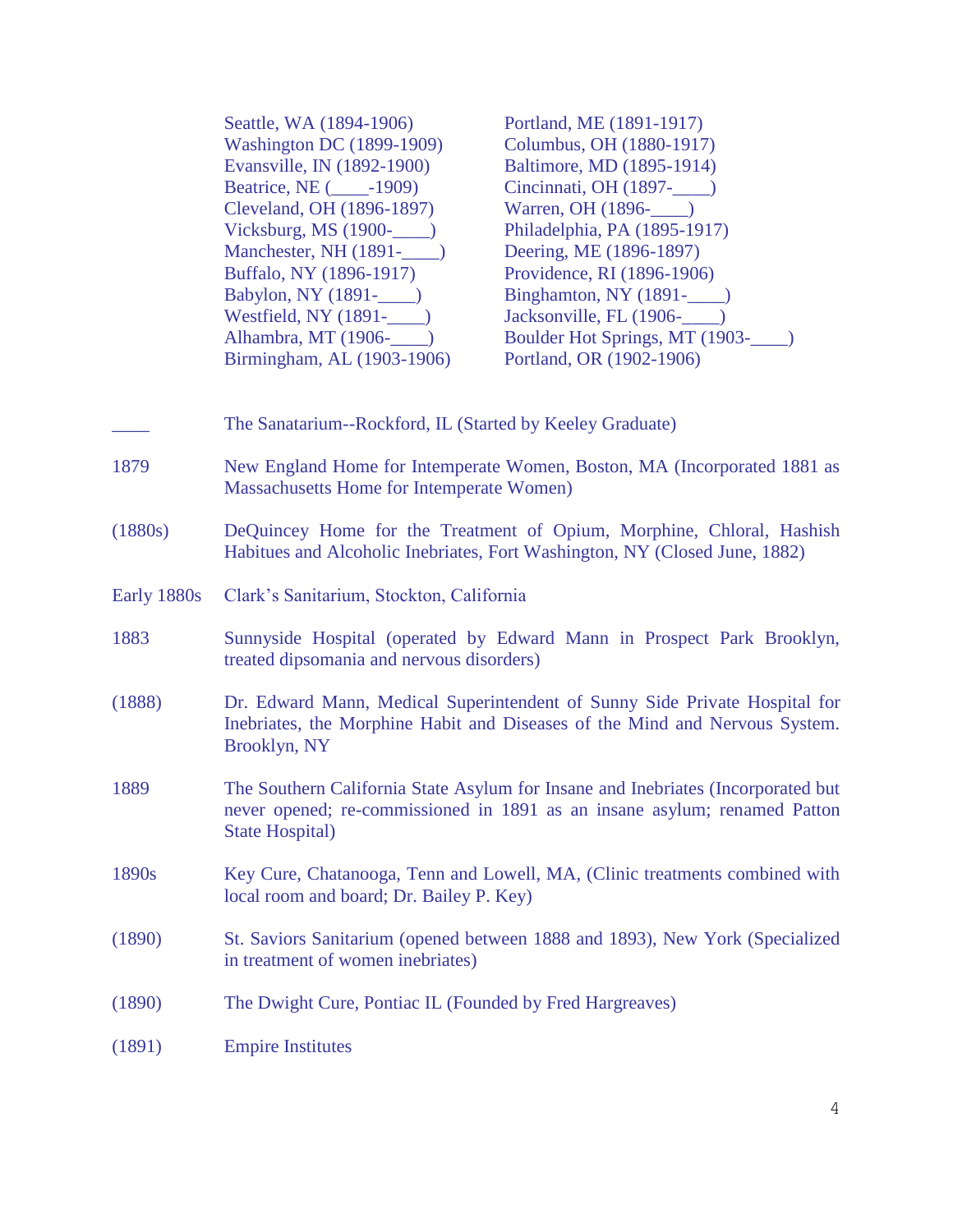- 1891 Brooklyn Home for Habitues, Brooklyn, NY (First treatment facility in America specifically for addictions other than alcoholism; operated by Dr. Jansen Mattison)
- 1892 Parkhurst Willow Bark Hospital, Danvers, IL ("An Ethical Treatment for the Disease of Alcoholism"; founded by Dr. Fred Parkhurst; closed at beginning of prohibition; reopened afterwards)
- 1893 Massachusetts State Hospital for Dipsomaniacs and Inebriates, Foxborough, MA (First state funded and operated inebriate asylum in the U.S.; paupers and criminals housed on large farm 25 miles from Boston; Renamed Foxborough State Hospital in 1905 when insane patients were included; inebriates transferred to new facility in Norfolk in 1914; Closed 1919)
- 1893 Livermore Sanitarium, San Francisco. (Closed, 1964)
- 1895 A Massachusetts Committee surveying treatment for inebriety visited the following institutes offering specific cures within the state: "Keeley Cure, Duncan Cure, Houstan Cure, Empire Cure, Gold Cure and German and Thompson Cures."
- (1896) Lancaster Medical Institute for the Treatment of Inebriety (advertised "Sold Gold Combinations for Inebriety")
- 1897 Keswick Colony of Mercy in Whiting, NJ (founded by William Raws as a spiritual retreat for alcoholics)

1900-

1940 Adds appearing from the *Journal of Inebriety* (most from 1900-1913), other medical journals and various temperance publications list the following programs to get "cured of liquor, tobacco and drug habits"

> A Private Home for Nervous Invalids (Dr. John Anton, 1912) Anit-Narcotin Sanitarium, Battle Creek, MI (1913) Ardendale Sanitarium, Greenwich, TC (1897) Arlington Health Resort, Arlington Heights, MA Asylum at Winchester, Winchester, MA (1895) Attleboro Home Sanatarium, Attleboro, MA (1896) Attleboro Sanitarium, Battle Creek, MI (1905) Baldy View Sanitarium, San Fancsico, CA Baker Sanitarium (MA) (1900) Banksia Sanatarium, Los Angeles, CA Battle Creek Sanitarium, Battle Creek, MI, 1866 Bell Head Farm Colony and Sanatarium, Belle Head, NJ Blue Hills Sanitarium, Milton, MA (1904) Boeckel Sanitarium, Gowanda, NY (1907)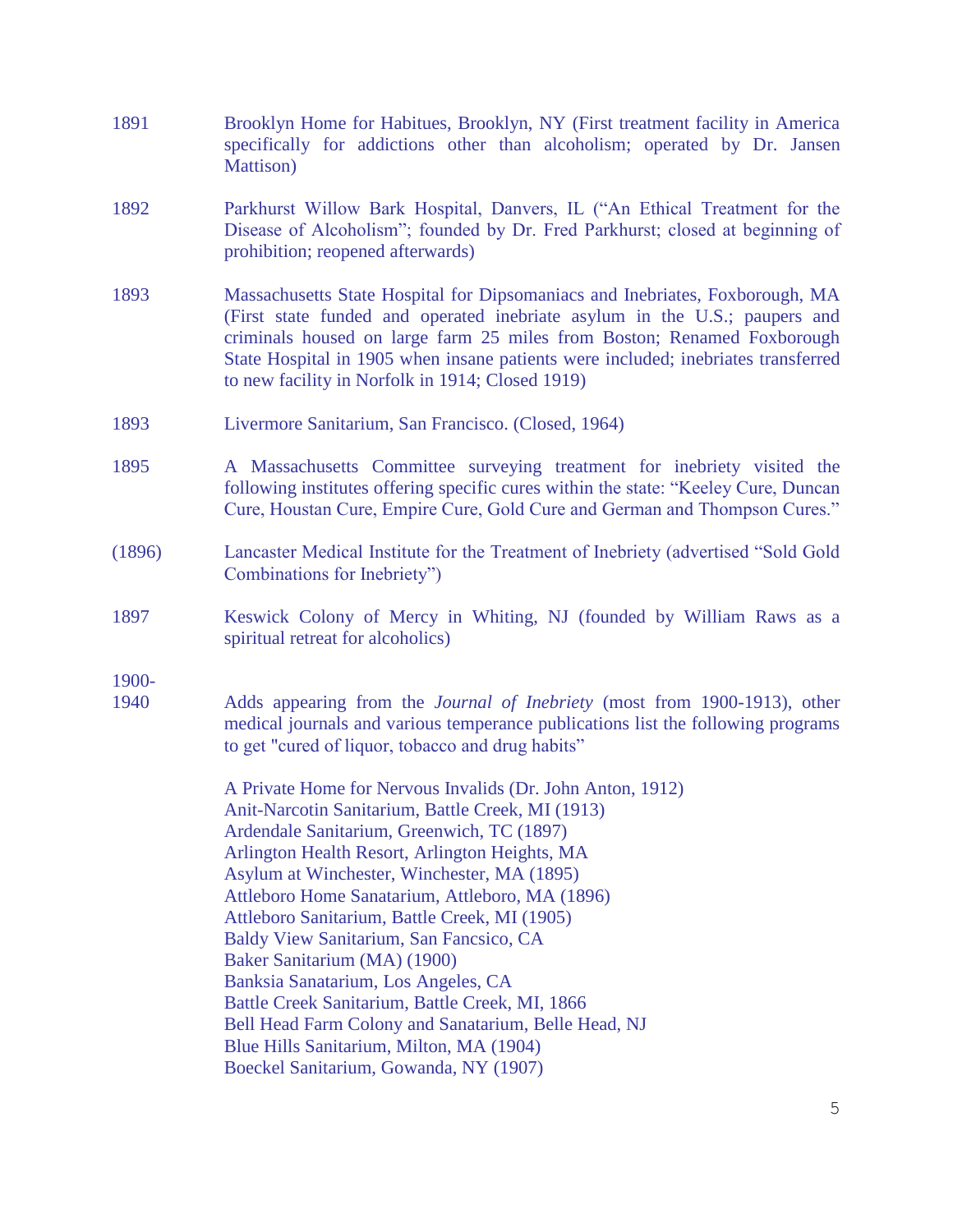Boulder Sanitarium, Boulder, Col.

Broadoaks Sanitorium, Morgantown, NC (1913)

Brooklyn Heights Sanitarium, Brooklyn, NY (Dr. Chas H. Shephard, 1891)

Burnett Private Sanitarium, Kansas City, MO (1912)

Camp Health Sanotorium, Southern Pines, NC (1906)

Cincinnati Sanatarium, College, Hill, OH (1904)

Crest View Sanitarium, Greenwich, CN

Cromwell Hall, Cromwell, CT (1884)

Dr. Allan Mott-Ring, Arlington Heights, MA (1888)

Dr. A.M. Mathias' Opium and Alcohol, Brooklyn, NY (1883)

Dr. Barne's Sanitarium, Stamford, CN (1906)

Dr. Bond's House (1904)

Dr. Brawner's Sanatarium, Atlanta, GA

Dr. Broughton's Sanitarium, Rockford, IL (1903)

Dr. Carroll's Sanitarium, Ashville, NC, (1906)

Dr. Case's Sanitarium, Oakland, CA

Dr. C.O. Sahler Sanitarium, Kingston-on-Hudson (1906)

Dr. Corbett's Sanitarium, Dayton, Ohio (1913)

Dr. Douglas' Sanitorium, Boston, MA (1908)

Dr. Dunham's Home, Buffalo, NY (1904)

Dr. Everett's House, Elmira, NY (1906)

Dr. F.E. Marsh Sanitarium, Quincy, MI, (1885)

Dr. G. H. De Nike's Sanitarium, Clinton, NY (1913)

Dr. Henry Waldo Coe's Sanitarium, Portland, OR (1895)

Dr. Hollings Sanitarium, Pike, KY (1906)

Dr. Hollinger Sanitarium, Louisville, KY (1906)

Dr. J.B. Mattison, Brookly, NY (1877)

Dr. J.L. Stephen's Sanatorium, OH, 1906 ("Opium and Liquor Habits" "30,000 cases successfully cured")

Dr. King's Hygenic Institute, Alpine, NJ (1889)

Dr. McMichael's Sanitarium, Buffalo, NY (1913)

Dr. Moody's Sanitarium, San Antonio, TX (1906)

Dr. Morton's House, Brooklyn, NY (!907)

Dr. Petty Retreats, Atlantic City, NJ; Denver, CO; Oakland, CA; Memphis, TN; Atlanta, GA

Drs. Pettey and Wallace's Sanitarium, Memphis, TN (1906)

Dr. R.E. Berings Sanatarium, San Francsico, CA

Dr. Robert Edes, Reading, MA (1906)

Dr. Sheldon's Sanatarium, Springboro, PA (Claimed: "We have no failures")

Dr. Stern's Sanatorium for Nervous Disorders, Indianapolis, IN (1912)

Dr. Strong's Sanitarium, Saratoga Springs, NY (1890)

Dr. Wadsworth's Sanitarium. South Norwalk, CONN

Dr. W.B. Fletcher's Sanatorium, Indianapolis, IN

Dr. White Sanitarium, Freeport, IL (1906)

Dr. William A. Hammond's Sanitarium for Diseases of the Nervous System,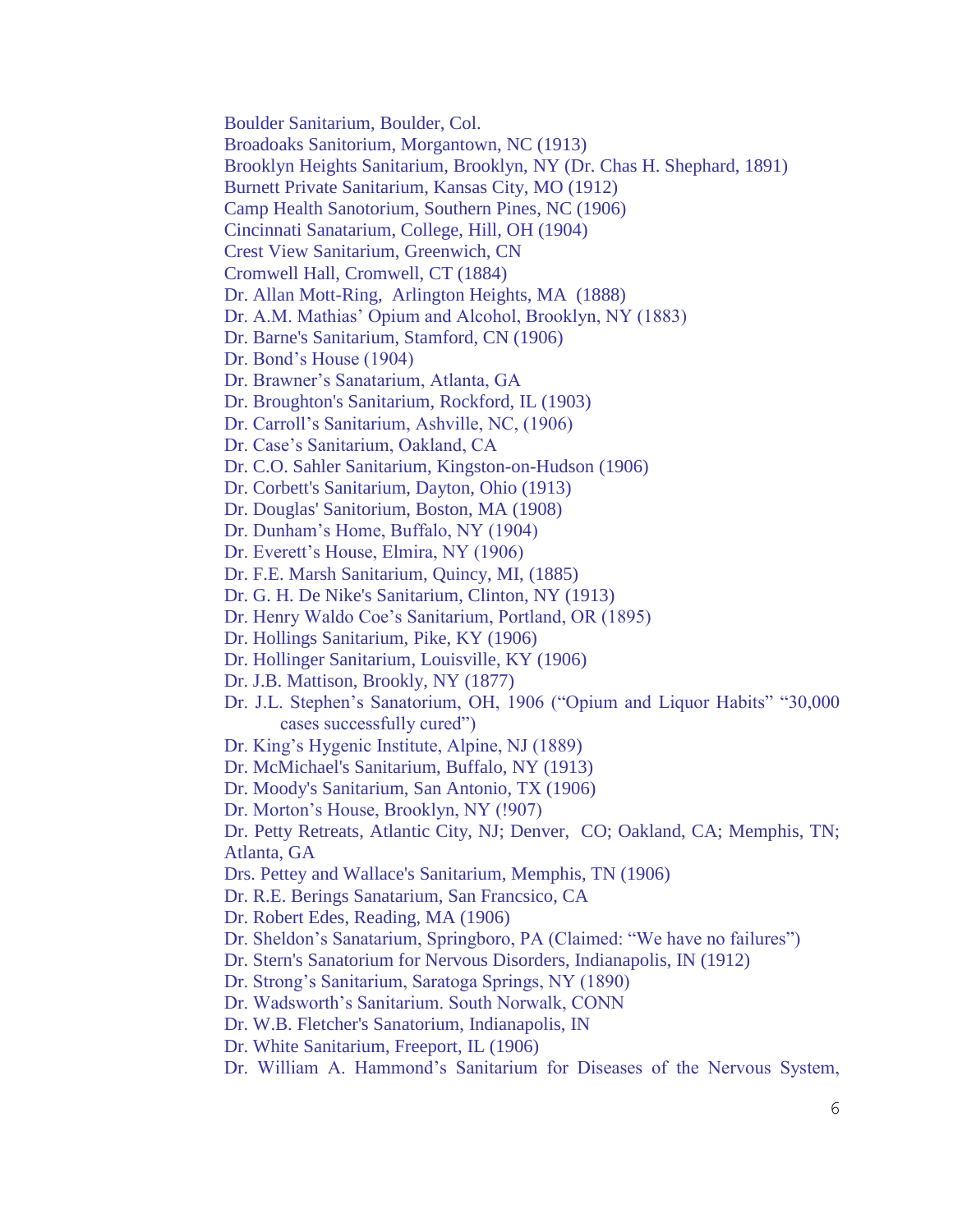Washington D.C. (1889) Dr. Wooley's Sanitarium, Atlanta, GA (1913) Duke Sanitarium, Guthrie, Oklahoma (1912) El Reposo, Berkeley, CA (1913) Fairmont Home, Cleveland, OH (1903) Fair Oaks, Summit, NJ (1905) Falkirk, Highlands on the Hudson, Central Valley, NY (1893) Farm Colony and Sanitarium, Belle Mead, NJ (1913) Free Surgical Hospital for Women (Murdock's), Boston, MA (1886) Gardner Sanitarium, Belmont, CA (1913) Gatlin Institutes (Chain of 7 treatment centers) Denver, Co., Pittsburg, PA, Chicago, Chelsea NY, Minneapolis, MN, Fargo, ND, Kansas City, MO) (Offered 3-day cure) Geiger's Sanitarium, Dayton, OH (1913) Glendale Sanitarium, Kirkwood, MO Glendale Sanitarium, Glendale, CA Glendale Sanitarium, Kirkwood, MO (1913) The Grandview, Cincinnati, OH (1913) Grandview Sanitarium, Kansas City, MO (1913) Green Gables, Lincoln, NE (1913) Greenmont-on-the Hudson, Ossining, NY (1904) Green Spring Sanitarium and Water Cure, Green Spring, OH (1885) Grey Towers, Stamford, CT (1904) Hall-Brooke Sanatarium, Green Farms, CN (1904) The Highlands, Winchendon, MA (1888) High Oaks Sanitarium, Lexington, KY (1904) Hill Crest Sanatarium. Birmingham, AL Hinsdale Sanitarium, Hinsdale, IL (1913) Home for Habitues, Boston, NY (1888). Home for Nervous Invalids (Dr. Edward C. Mann), New York City, NY (1877) Hord Sanatarium (PD Drs \$25 a head for patients) Hotel Dennis, Atlantic City, NJ (1900) The Inebriates Home, Fort Hamilton, NY (1876) Interpines, Goshen , NY (1907) Iowa Sanitarium, Nevada, IO Jackson Health Retreat (Jackson Sanatorium), Dansville, NY (1897) Kansas Sanitarium, Wichita, Kansas. Keeley Institutes, Multiple Locations Kenset on the Sound, South Wilton, CT (1888) Kensett, Norwalk, CT (1913) Keystone Sanitarium Conneautville, PA Kirkbride, Burlington, NJ (1885) Knickerbocker Hall, NY (1904) Lake Geneva Sanitarium, Lake Geneva, WI (1904) Lake View Retreat, Burlington, VT (1889)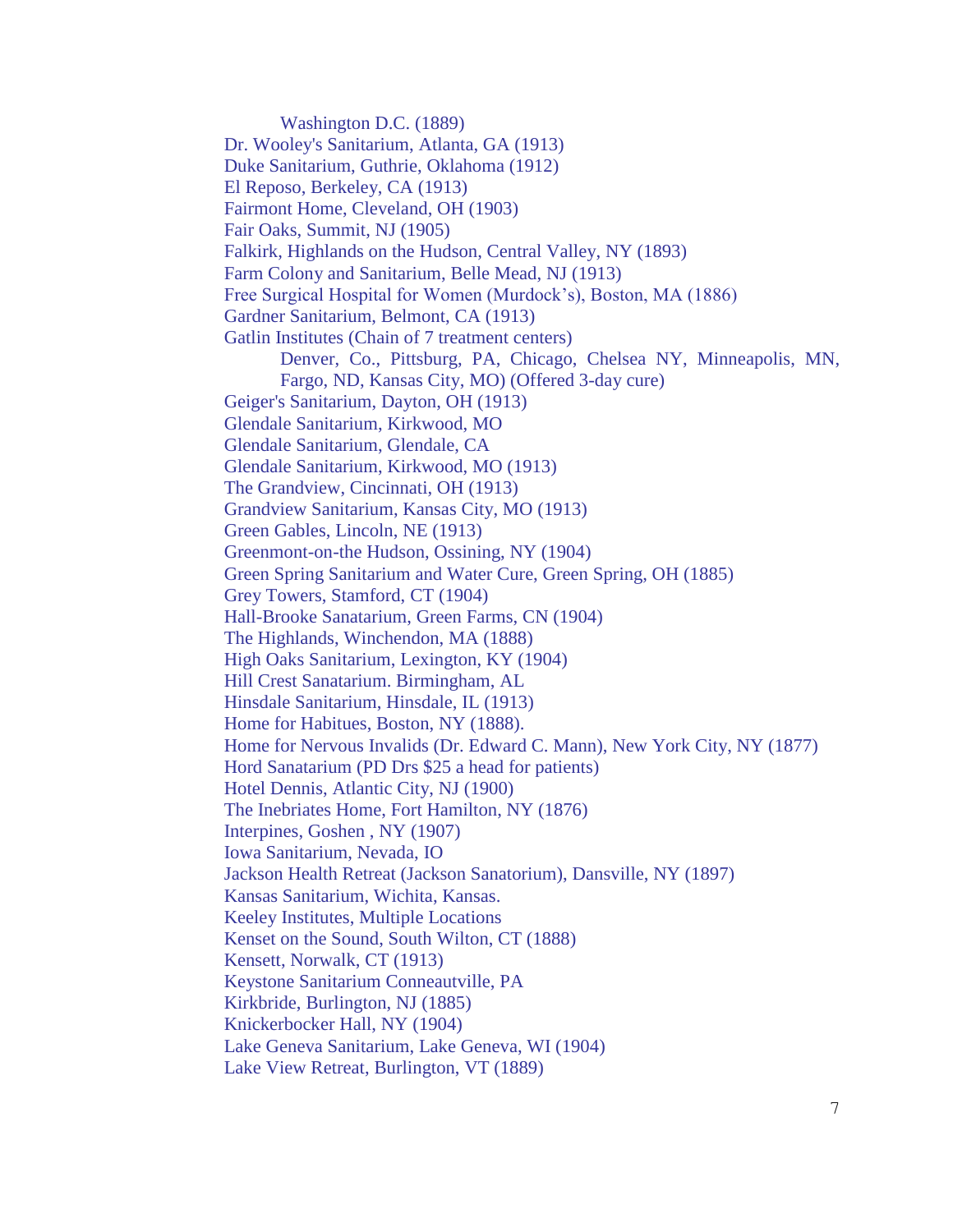Laurence Sanitarium, Minneapolis, MN (1907) Loma Linda Sanitarium, Loma Linda, Cal. Long Island Home, Amityville, NY (1904) Louisville Sanitorium, Louisville, KY (1897) Lynhurst, Memphis, TE M & M Sanitarium, Montgomery City, MO Madison Sanitarium, Madison, Wis. Maplewood, Jacksonville, IL (1904) McMichael Sanatorium, Buffalo, NY (1903) Mental and Habit Cases (Dr. Alfred Livingston), Wawa, PA (1883) Milwaukee Sanitarium for Mental and Nervous Diseases. Wauwatosa, WI (1886) Monroe's Gold Cure (Chain) Bemus Point, NY Mt. Tabor Sanitarium, Portland, OR (1904) Mudlavia, Kramer, IN (1913) Nashville Sanitarium, Orlando, FLA Neal Institute, Founded in 1892; Franchised in 63 cities, Des Moines, IO (1892) Grand Rapids Los Angeles, CA Boston, Mass Nebraska Sanitarium, College View, Neb. Neuronhurst (Dr. W.B. Fletcher Sanitorium), Indianapolis, IN (1906) New Hope Private Sanitarium, New Haven CT (1906) New Saint Winifred Sanitorium, San Francisco, CA Norway's, Indianapolis, IN (1913) Oak Grove, Flint, MI (1904) Oakwood Sanitarium, Huntsville, AL Oxford Retreat, Oxford, OH (Specialized in treatment of alcohol and opium habits) 1889 Pacific Sanitarium San Francisco, CA (Operated by Dr. Behring) Pan American Hospital, Buffalo, NY (1901) Parrish's Home for Invalids, Burlington, NJ (1877) Park Sanitarium. San Francisco, CA Parkview Retreat, Greenville, TX (1913) Pasadena Sanitarium, South Pasadena, CA Patterson's Institute of Healing and Mind Science Pearson Home, Hillsdale, MD (1911) The Pennoyer Sanitarium, Southern Pines, NC (1906) Pine Hospital, Richmond, VA (1877) The Pines, Oxford, OH (1904) Pine Sanitarium, Chicago, IL, 1900 (later became a Gatlin Institute franchise) Plymouth Institute, Plymouth, IN. Portland Sanitarium, Portland, OR Princess Anne Hotel, Virginia Beach, VA (1898) Private Home for Female Inebriates, Brooklyn, NY (1894)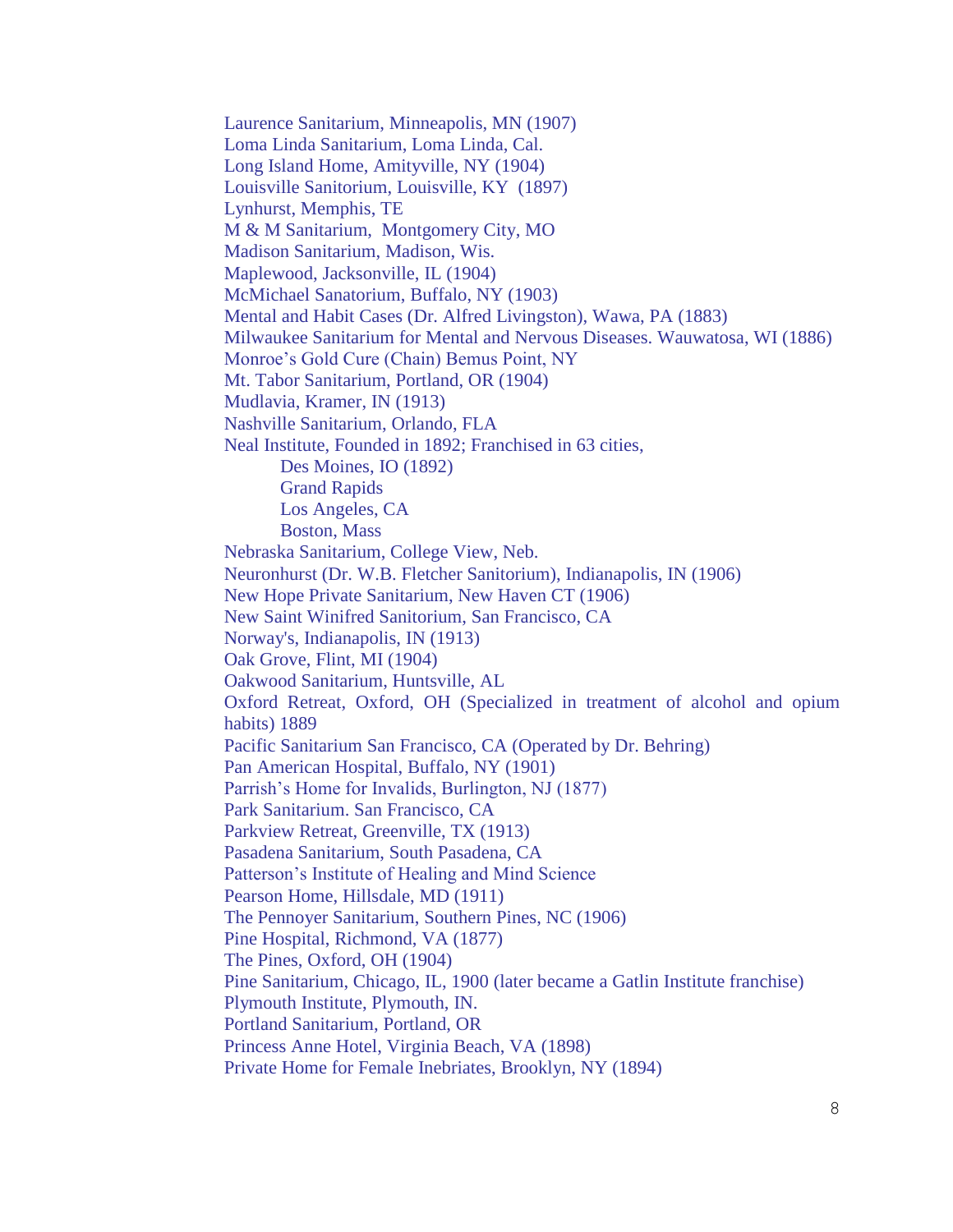Private Home for Nervous Invalids, Kansas City, MO (1904) Private Hospital for the Treatment of Surgical Cases and Diseases of Women, Kansas City, MO (1891) Private Institution for Feeble-Minded Youth, Barre, MA (1880) Private Treatment of Opium, Brooklyn, NY (1882) Purdy Sanatarium, Houston, TX (1910) Rethany Home Sanitarium, New Orleans, LA (1913) The Retreat, Auburn, NY (1883) Richard Grundy Home, Baltimore, MD (1904) River Crest Sanitarium, New York City (1904) Riverlawn, Patterson, NJ (1913) Riverside Sanitarium, Baldwinsville, MA (1913) Riverside Sanitarium, Painsville, OH (1883) Riverview, A Private Home, Baldwinville, NY (1888) Riverview Sanitorium (Riverview Home), Fishkill-on-Hudson, NY (1891) Rosemead Lodge, CA Saint Helena Sanitarium, Napa Co., CA Shady Lawn, Northampton, MA (1877) Somerville Sanatarium, MA (1905) Sound View Hospital, Stamford, CT (1897) Springer Sanatarium, Baltimore, MD (Also listed at Towson, MD) (1906) St. Loius Sanitarium, North St. Lois, MO (1878) Sterling-Worth Sanatorium, Miami, FLA (1907) Sterling-Worth Sanitarium, Chester, WV (1907) Sunnyside, New York City, NY (1886) Sutherland's Sanitarium, Shreveport, LA (1912) Swaine's Sanitarium, Cleveland, OH (1904) AMA The Talfair Sanitarium (Unfailing Gold Cure), Williamsport, PA (1893) Telfair Sanitarium, Ashville, NC (1907) Thomas Institute, San Diego, CA Tri-City Sanitarium, Moline, Ill. Vernon House, Bronxville, NY (1895) Wabash Valley Sanitarium, La Fayette, IN Waldheim Park, Oconomowoc, WI (1913) Walnut Lodge Hospital, Hartford, CN Waukesha Springs Sanitarium, Waukesha, WI (1904) Washingtonian Home, Boston, MA Washington Tacoma Park Sanitarium, Washington D.C. Westport Sanitarium, Westport, CT (1904) White Sanitarium (Dallas, TX, (1907) Williams Private Sanatorium, Greensborough, NC (1912) Willow Bank Sanitarium, Danvers, IL (1913) Wilwaukee Sanitarium for Mental and Nervous Disorders, Wilwaukee, WI (Also listed at Wauwatosa)(1905)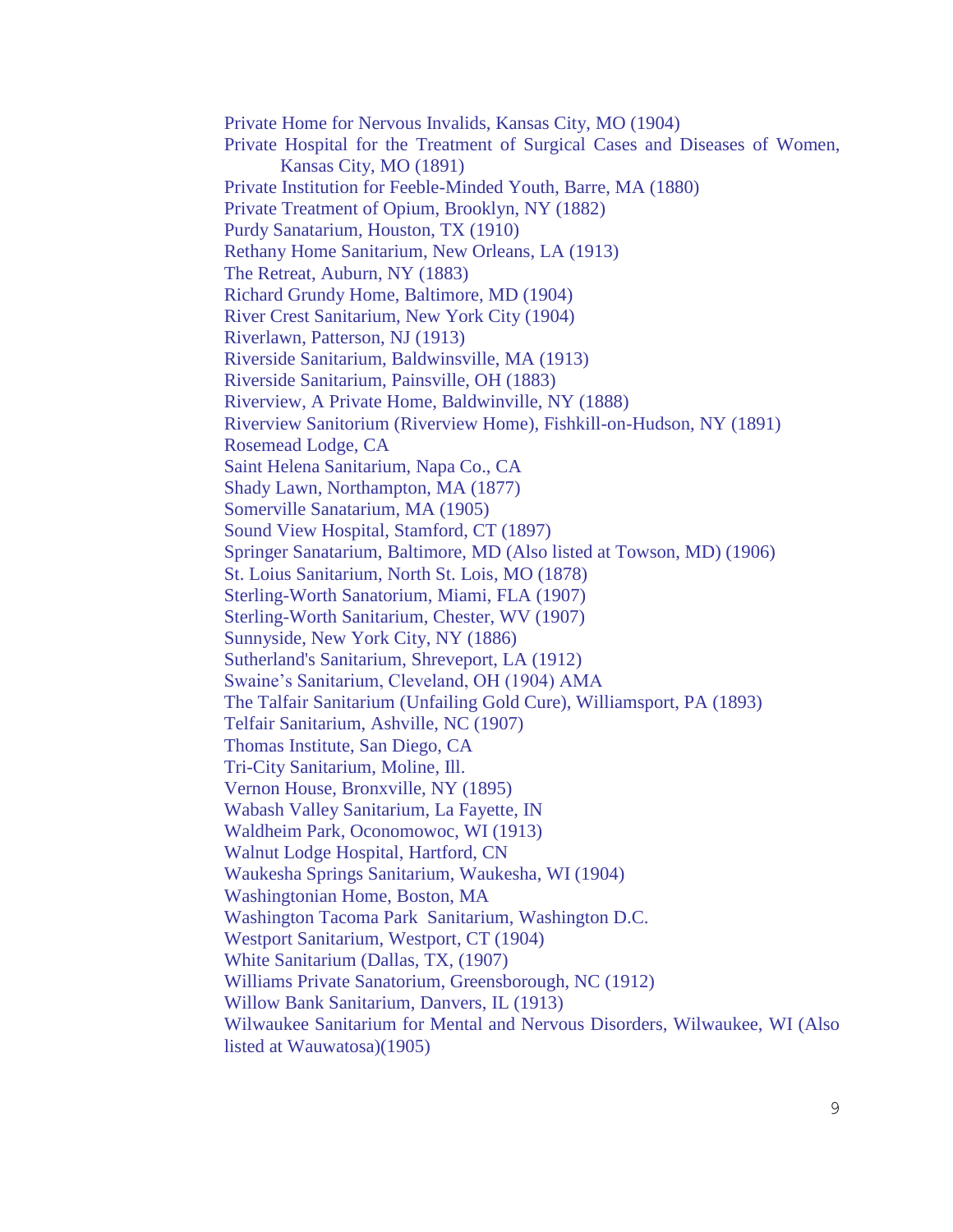| 1900-1920 | Large public hospitals create wards to manage and detoxify alcoholics; Bellevue<br>in NYC admits 5-10,000 alcoholics per year. General hospitals who made special<br>efforts to treat alcoholics included Bellevue Hospital (New York City), St. John's<br>Hospital (Brooklyn) Boston City Hospital, Louisville General Hospital, the<br>Charles V. Chapin Hospital (Providence, RI), State of Wisconsin General<br>Hospital (Madison), Hospital of the University of Virginia, Meyer Memorial<br>Hospital (Buffalo) |
|-----------|----------------------------------------------------------------------------------------------------------------------------------------------------------------------------------------------------------------------------------------------------------------------------------------------------------------------------------------------------------------------------------------------------------------------------------------------------------------------------------------------------------------------|
| 1901      | Charles Towns Hospital Opened in NYC; second hospital later opened in<br><b>Brookline, MA</b>                                                                                                                                                                                                                                                                                                                                                                                                                        |
| (1904)    | Oppenheimer Institute, Central office in New York City, Franchised treatment in<br>123 U.S. cities.                                                                                                                                                                                                                                                                                                                                                                                                                  |
| 1905      | Iowa opens a state-sponsored inebriate hospital in Knoxville                                                                                                                                                                                                                                                                                                                                                                                                                                                         |
| 1906-1920 | Emmanuel Movement operates a free clinic out of the Episcopal Emmanuel<br>Church that treats many alcoholics and launches a lay therapy approach to<br>counseling alcoholics                                                                                                                                                                                                                                                                                                                                         |
| 1906      | The Klarrk Institute, Chicago, alcoholism specialty clinic                                                                                                                                                                                                                                                                                                                                                                                                                                                           |
| 1907      | Minnesota Legislature approves creation a state inebriate asylum at Willmar.<br>Date of opening variably reported as 1908 or 1912; shifted to psychiatric hospital<br>at onset of prohibition                                                                                                                                                                                                                                                                                                                        |
| 1907      | <b>Niles Sanatarium</b>                                                                                                                                                                                                                                                                                                                                                                                                                                                                                              |
| 1907      | Rountree Sanitariam in Fort Worth and Mineral Springs                                                                                                                                                                                                                                                                                                                                                                                                                                                                |
| 1908      | Glenwood Sanitarium in Amarillo, Texas                                                                                                                                                                                                                                                                                                                                                                                                                                                                               |
| 1909      | Bennettsville Sanitarium--A "cure that has never failed in a single case" --used<br>the "cactina treatment" (Bennesttsville, S. Carolina)                                                                                                                                                                                                                                                                                                                                                                            |
| 1909      | Maplewood Farms, Portsmouth, New Hampshire--private sanitarium                                                                                                                                                                                                                                                                                                                                                                                                                                                       |
| 1910      | Cabot's Brookline Sanitorium opened                                                                                                                                                                                                                                                                                                                                                                                                                                                                                  |
| 1911      | Carnigen Institute (1911) Pittsburg, PA (liquor and drug habits cured)                                                                                                                                                                                                                                                                                                                                                                                                                                               |
| 1911      | New York City Hospital and Industrial Colony Warwick, NY--100-200 male<br>alcoholics committed by the Board of Inebriety to stays of 1-3 yrs                                                                                                                                                                                                                                                                                                                                                                         |
| 1911      | Pearson Home for the Care of Drug Addictions and Alcoholism                                                                                                                                                                                                                                                                                                                                                                                                                                                          |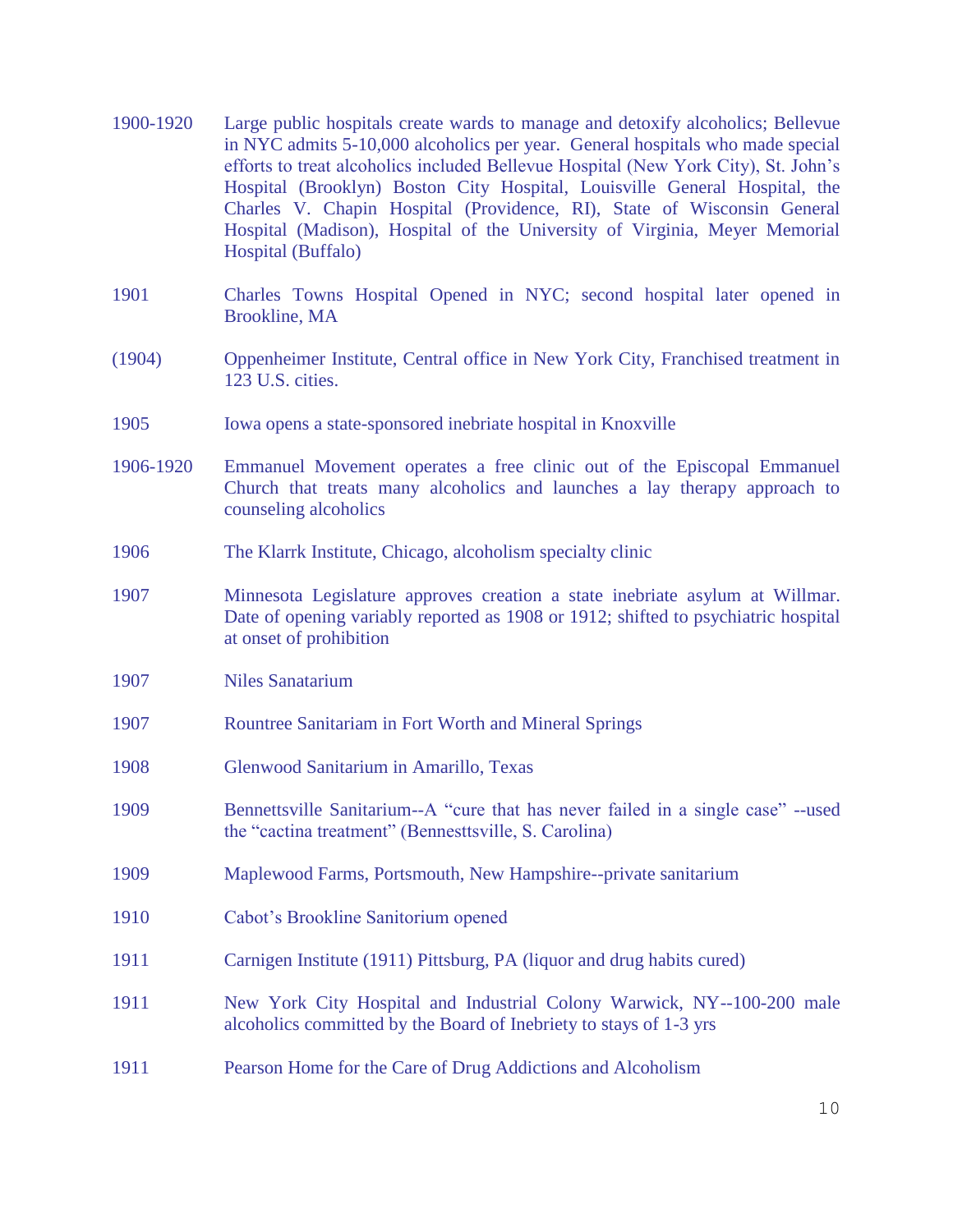- 1911 Swain's Antidote Sanitarium, Cleveland, OH
- 1912 Hospital and Industrial Colony in New York: Early proposed experiment with inebriate farm and colony but no evidence that it actually operated
- 1912 White Cross Institute --treatments for alcohol, tobacco and drug habits, Denver, Colorado \$100 for alcoholism treatment; \$150 for opium and other drug addiction treatment.
- 1913 Murray Cure Institutes, Minneapolis, MN (21 days for alcoholism; 3-6 weeks for drugs) "Women patients are treated privately in their rooms...They may remain unknown throughout their stay." (AMA Archives, Box 0033-12)
- 1913 Dr. H.L. Devine Sanatarium, Richmond, VA
- 1914 Norfolk State Hospital (Norfolk, MA) designated an inebriate asylum (see 1893 listing)
- 1917-1919 Flatauer Sanitarium (Atlanta. Georgia)
- 1919-1923 Morphine maintenance clinics operated in 44 communities following criminalization of addiction via Harrison Tax Act and subsequent Supreme Court decisions, including the following cities.

| <b>New York City, NY</b> | Rochester, NY   |
|--------------------------|-----------------|
| Providence, RI           | Youngstown, OH  |
| Albany, NY               | Utica, NY       |
| Pennsylvania             | Cleveland, OH   |
| Saratoga Springs, NY     | Watertown, NY   |
| Newark, NJ               | Cincinnati, OH  |
| Elmira, NY               | Troy, NY        |
| Paducah, KY              | Buffalo, NY     |
| <b>Kansas City, MO</b>   | Middletown, NY  |
| <b>Syracuse, NY</b>      | Shreveport, LA  |
| San Diego, CA            | Norwalk, CONN   |
| <b>Binghampton, NY</b>   | Alexandria, LA  |
| Los Angeles, CA          | Corning, NY     |
| <b>Hartford, CONN</b>    | Chattanooga, TN |
| Oneontia, NY             | New Haven, CN   |
| Knoxville, TN            | Port Jervis, NJ |
| <b>Bridgeport, CN</b>    | Memphis, TN     |
|                          |                 |

1921 a 15-room home in Brooklyn is opened to provide "spiritual salvation" for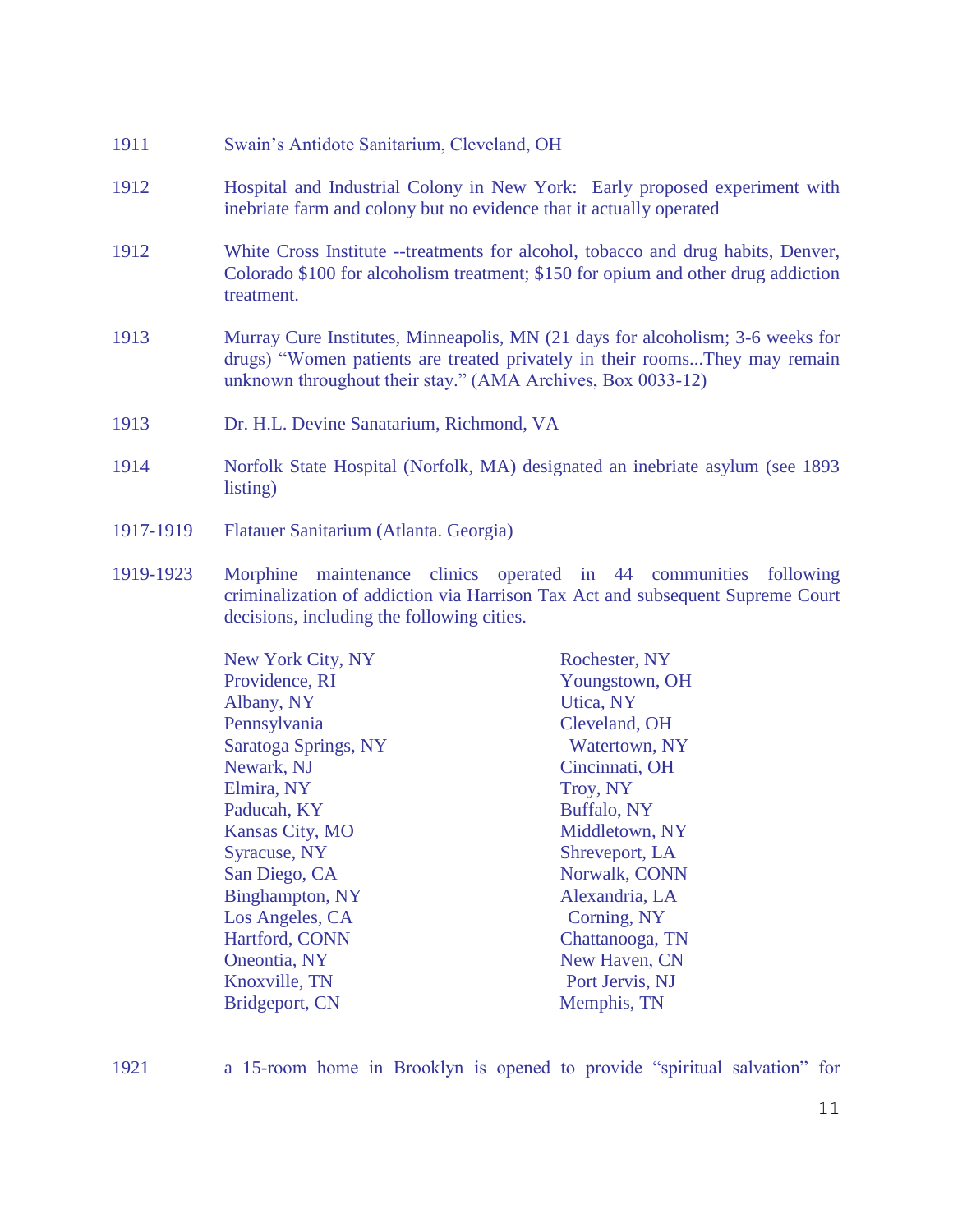|                    | addicted women: operated by Presbyterian Board of Temperance and Moral<br>Welfare.                                        |
|--------------------|---------------------------------------------------------------------------------------------------------------------------|
| 1920s              | Richard Peabody provides outpatient counseling as lay alcoholism therapist<br>working in private practice.                |
| 1920s              | Report of sanitarium in Athens, Pennsylvania using morphine in treatment of<br>alcoholism (Acker, 1997)                   |
| 1920s              | Treatment, Worcester, MA (specialist in morphine addiction<br>Brownwell<br>treatment)                                     |
| 1920a              | Lane Institute of Cleveland                                                                                               |
| 1921               | Volapathic Institute, Cincinnati, OH                                                                                      |
| 1923               | Hamilton Narcotic Institute--Oregon                                                                                       |
| 1925               | Bill Brown's Training Camp (suburban New York City) Sinclair Lewis treated<br>there. (Graham, 1996)                       |
| 1928               | McNamara Sanatarium, Cleveland, OH                                                                                        |
| 1929               | California State Hospital in Spadra opened (Closed in 1941): specialized in<br>addiction treatment                        |
| 1930s              | Francis Chambers and Dr. Edward Strecker treat alcoholics at the Institute of the<br>Pennsylvania Hospital.               |
| $1930s -$<br>1940s | Samaritan Institute (Brochure lists 15 units around the US)                                                               |
| 1932               | Report on treatment of alcoholics at Glenwood Park Sanitarium in Greensboro,<br>NC                                        |
| 1934               | <b>Thomas Institute</b>                                                                                                   |
| 1935               | First Federal "Narcotic Farm" (U.S. Public health Hospital opened in Lexington,<br>KY for treatment of narcotic addiction |
| 1935               | Shadel Sanitorium opened: treats alcoholics with aversion therapy                                                         |
| $mid-1930s$        | Washington State sponsors a small narcotics farm at Sedro Woolley as part of its<br>state hospital system.                |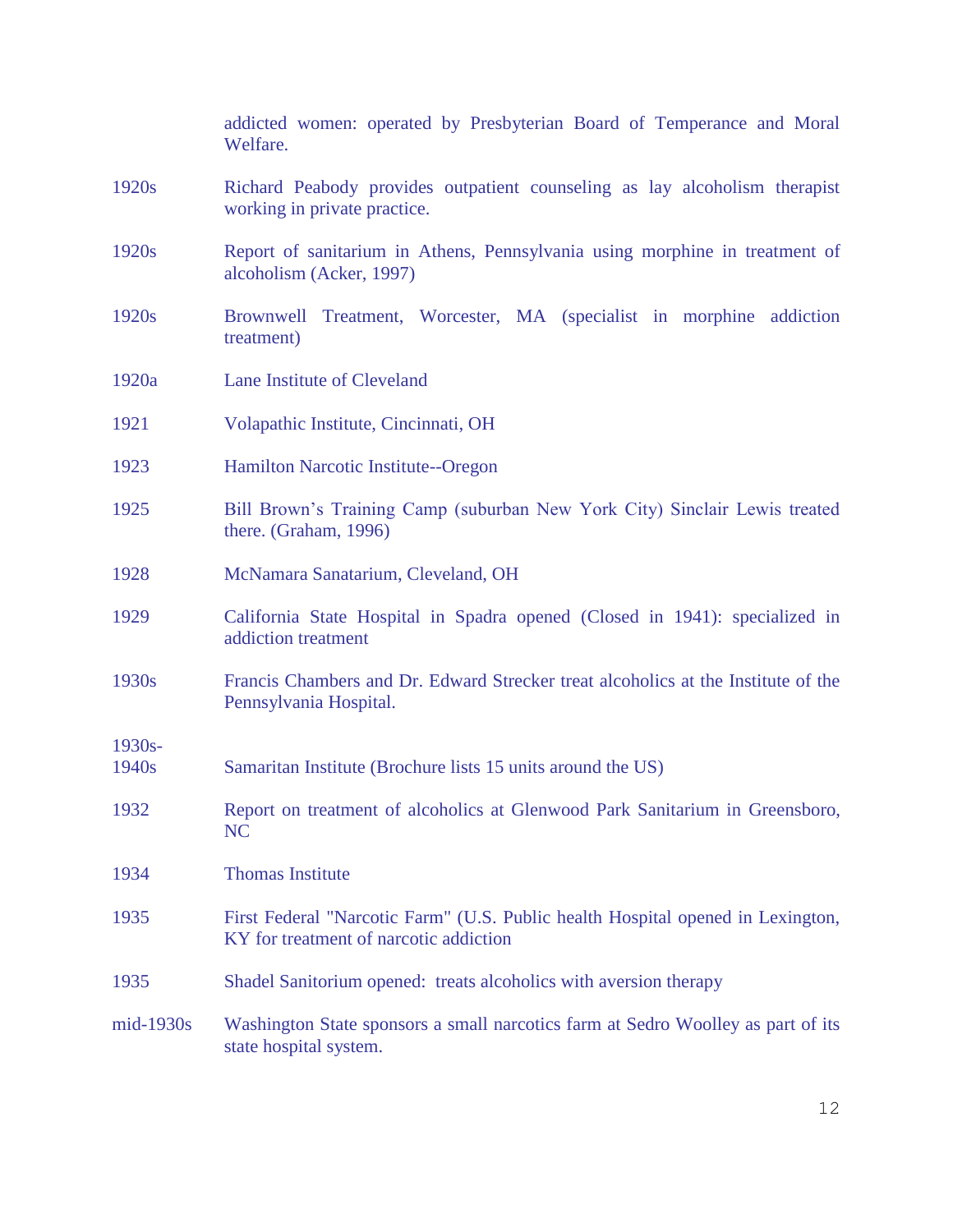| $(1935 -$<br>1938) | St. Mary's-- "drying out" facility for priests in Munster, Indiana (located on Ridge<br>Road)                                                                       |
|--------------------|---------------------------------------------------------------------------------------------------------------------------------------------------------------------|
| (1935)<br>$-1945$  | Overbrook Asylum--early AA links                                                                                                                                    |
| (1935)<br>$-1945$  | Greystone Asylum --early AA links                                                                                                                                   |
| 1936               | Hagey Institution in Austin, Texas                                                                                                                                  |
| 1936               | Knight Reports on the psychoanalytic treatment of alcoholism as practiced at the<br>Menninger Clinic in Topeka, Kansas                                              |
| 1937               | Charles Durfee treats alcoholics on his "practicing farm" in Wakefield, RI                                                                                          |
| 1937               | Markey Sanatarium, Oceanside, CA                                                                                                                                    |
| 1938               | The Samaritan Treatment "48 Hour Institutional Treatment for<br>Alcoholism" 7609 Euclid, Cleveland, OH                                                              |
| 1938               | Second U.S. Public Health Facility opens in Ft. Worth, TX (second "Narcotic<br>Farm")                                                                               |
|                    | (1938-1944) Keirnon Health Farm, Goshen, NY (used aversion therapy in treatment of<br>alcoholism)                                                                   |
| 1939               | Report of Wayne Sarka treating alcoholics on a ranch in Cuttingsville, VT                                                                                           |
| 1939               | Detroit's Harbor Lights Corps--first Salvation Army Alcoholism Treatment<br><b>Facility opened</b>                                                                  |
| 1939               | First A.A. collaboration with state psychiatric facility at Rockland State Hospital<br>in Orangeburg, NY                                                            |
| 1939               | Blythewood Sanitarium Greenwich, Connecticut; Dr. Harry Tiebout's facility;<br>early AA links; Marty M. treated there in 1938-1939.                                 |
| 1939               | Harewood Institute, 17 Summit St. Chestnut Hill, Philadephia, Pa (alcoholism)                                                                                       |
| 1939               | Greenhill Institute for Alcoholics, Ohio,                                                                                                                           |
| Late 1930s         | Dr. Bob detoxifies A.A. candidates in Akron City Hospital, St. Thomas Hospital,<br>Peoples Hospital, Fair Oaks Villa, and Green Cross; opens alcoholism unit at ST. |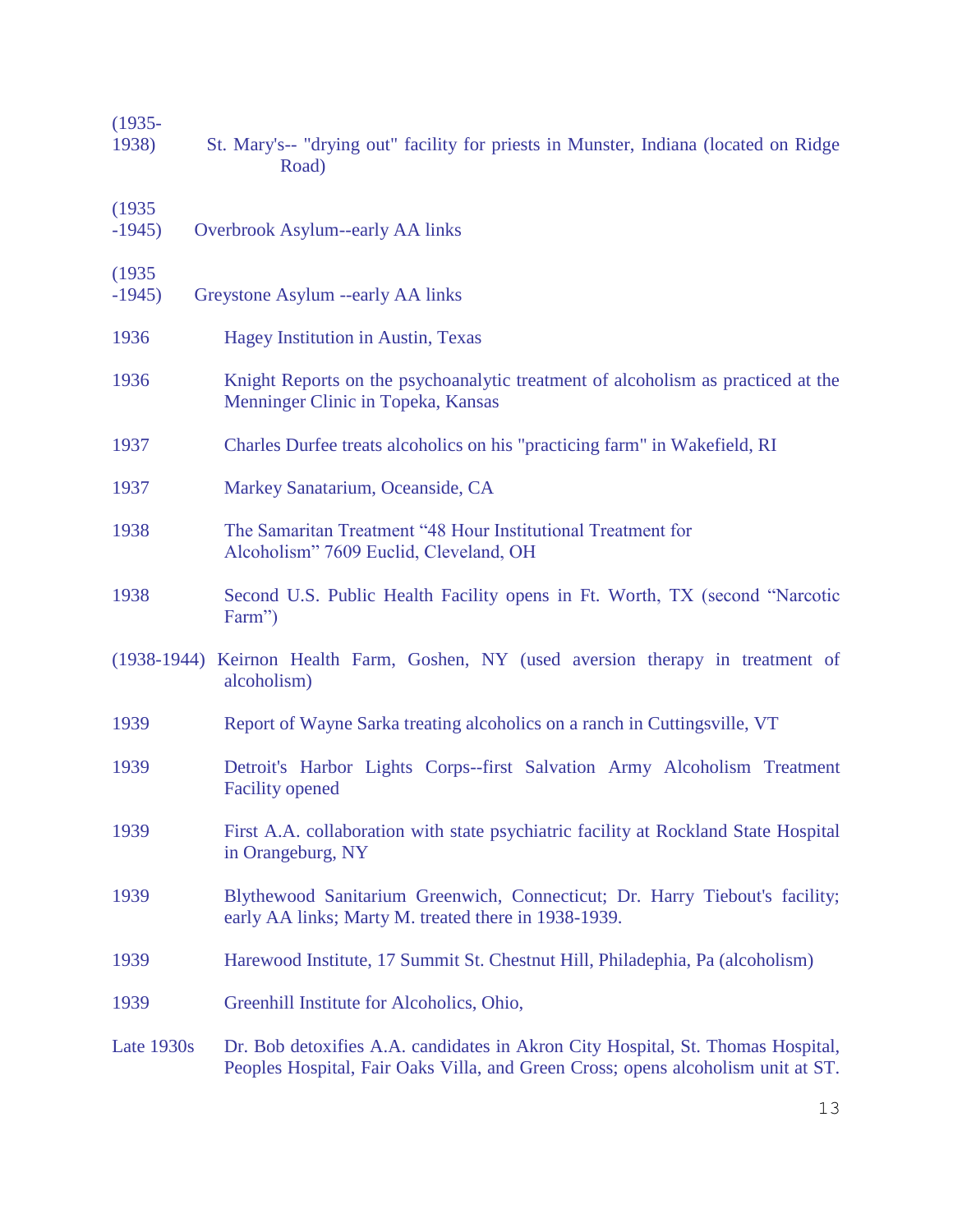|                        | Thomas in collaboration with Sister Ignatia in 1939.                                                                                                                                                                                  |
|------------------------|---------------------------------------------------------------------------------------------------------------------------------------------------------------------------------------------------------------------------------------|
| Late 30s-<br>Early 40s | A.A. candidates in Cleveland detoxed at Deaconess Hospital, St. Johns Hospital,<br>And St Vincent's Hospital--Overflow goes to Post Shaker Hospital and the East<br>Cleveland Clinic; St. Vincent's opens an alcoholism ward in 1940. |
| (1940s)                | Larry Ryan's Abstinence Nursing Home Incorporated--Cleveland                                                                                                                                                                          |
|                        | Bellows Farm—Acton, Massachusetts (founded by Dropkick Murphy)                                                                                                                                                                        |
| Early 1940s            | "Mrs. Pink's Place" operates as a well-known drying out place for alcoholics in<br>Dallas, TX                                                                                                                                         |
| 1940-1950              | A.A. collaborates with hospitals in many cities to arrange for detoxification of<br>new A.A. prospects: Knickerbocker Hospital in Manhattan, St. John's Hospital in<br>Brooklyn, etc.                                                 |
| 1940 <sub>s</sub>      | New York's Willard State Hospital reports using benzedrine injections in the<br>treatment of alcoholism                                                                                                                               |
| 1940                   | Hospitals using aversion therapy to treat alcoholics include the State of Wisconsin<br>General Hospital, the Hospital of the University of Virginia, and Meyer Memorial<br><b>Hospital in Buffalo</b>                                 |
| 1940                   | Chicago State Hospital utilizes AA volunteers in its alcoholism ward.                                                                                                                                                                 |
| 1940                   | The Institute of the Pennsylvania Hospital operates an outpatient service for<br>treatment of chronic alcoholism                                                                                                                      |
| 1940                   | Johns Hopkins Hospital operates an outpatient service for treatment of chronic<br>alcoholism                                                                                                                                          |
| (1940s)                | DeJarnette Sanatorium: (Virginia--referenced in 1944 article; charged \$21 per<br>week)                                                                                                                                               |
| (1940s)                | Maple Leaf Farm: Underhill Center, VT; "rest house" for alcoholics                                                                                                                                                                    |
| 1940                   | Joy Farm; High Watch Farm: "AA Retreat"                                                                                                                                                                                               |
| 1941                   | Manteno State Hospital (Manteno, IL) opened--utilizes AA                                                                                                                                                                              |
| (1941)                 | Minnesota Sanatarium: Minneapolis; Visited by Pat C. in early 1940s.                                                                                                                                                                  |
| 1942                   | Shadel Sanitorium opens second facility in Portland that separates to become                                                                                                                                                          |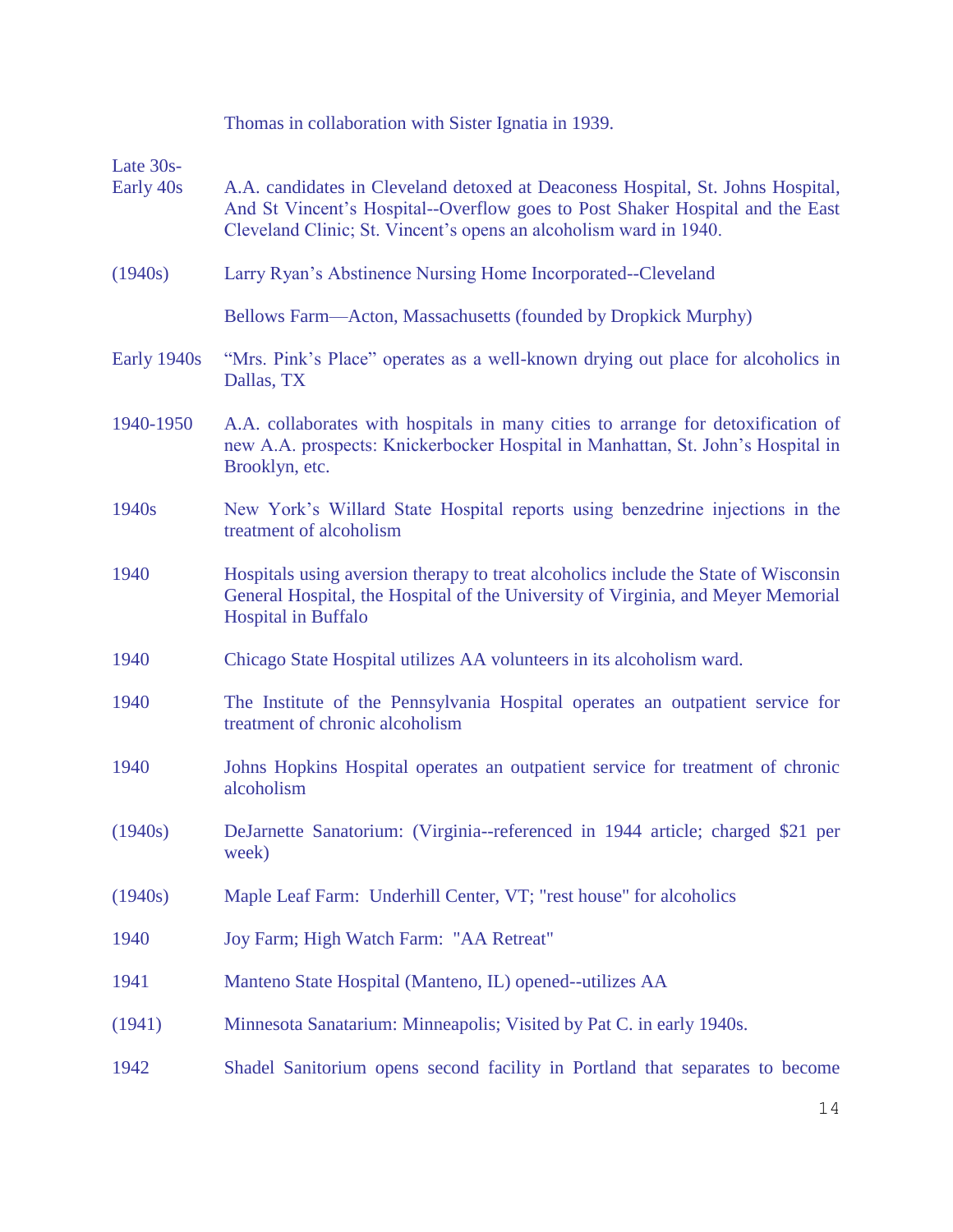Raleigh Hills

- 1944-45 a new Bridge House opened in Bronx area of New York City; 15 bed residential program operated by Ed McGoldrick
- 1940s Alcoholism treatment wards opened at St. Vincent's Charity Hospital, St. John's Hospital and Deaconess Hospital in Cleveland
- 1944 Alcan--the first alcoholism treatment program in West Virginia
- (1944) Institute of the Pennsylvania Hospital: Operated outpatient clinic for alcoholics
- (1944) Lambert Foundation: Los Angeles: Outpatient clinics that accommodated patients in neighboring sanataria
- 1944 Yale Plan Clinics opened: outpatient assessment and referral but quickly expanded to include treatment services
- 1944 Brooklyn A.A.s begin working with Brooklyn State Hospital
- 1944 The Charles Chapin Hospital in Providence, RI reports using "typhoid fever therapy" in the treatment of alcoholism
- 1945 19 bed alcoholism treatment ward opened at Knickerbocker Hospital in New York City
- 1945 The Webster Rest Home in Columbus Ohio provides a five day A.A. retreat for relapsed members
- 1945 A.A. Grapevine announces opening of the "finest men's alcoholic ward in the U.S." at Bellevue Hospital in New York City.
- 1945 Washington D.C. opens clinic for alcoholics.
- Mid 1940s "AA committee" works with alcoholics at Philadelphia General Hospital
- Mid-1940s Bently Brook Farm operated as A.A.-oriented resthome in Tolland, Mass.
- (1946-47) Portal House--alcoholism treatment program in Chicago
- 1946 The Louisville, Kentucky Times announces local plans by the Norton Memorial Infirmary, A.A. and the distillery industry to open a private clinic for the treatment of alcoholics
- 1946 A.A.S. work with alcoholics at the West Tennessee State Hospital in Bolivar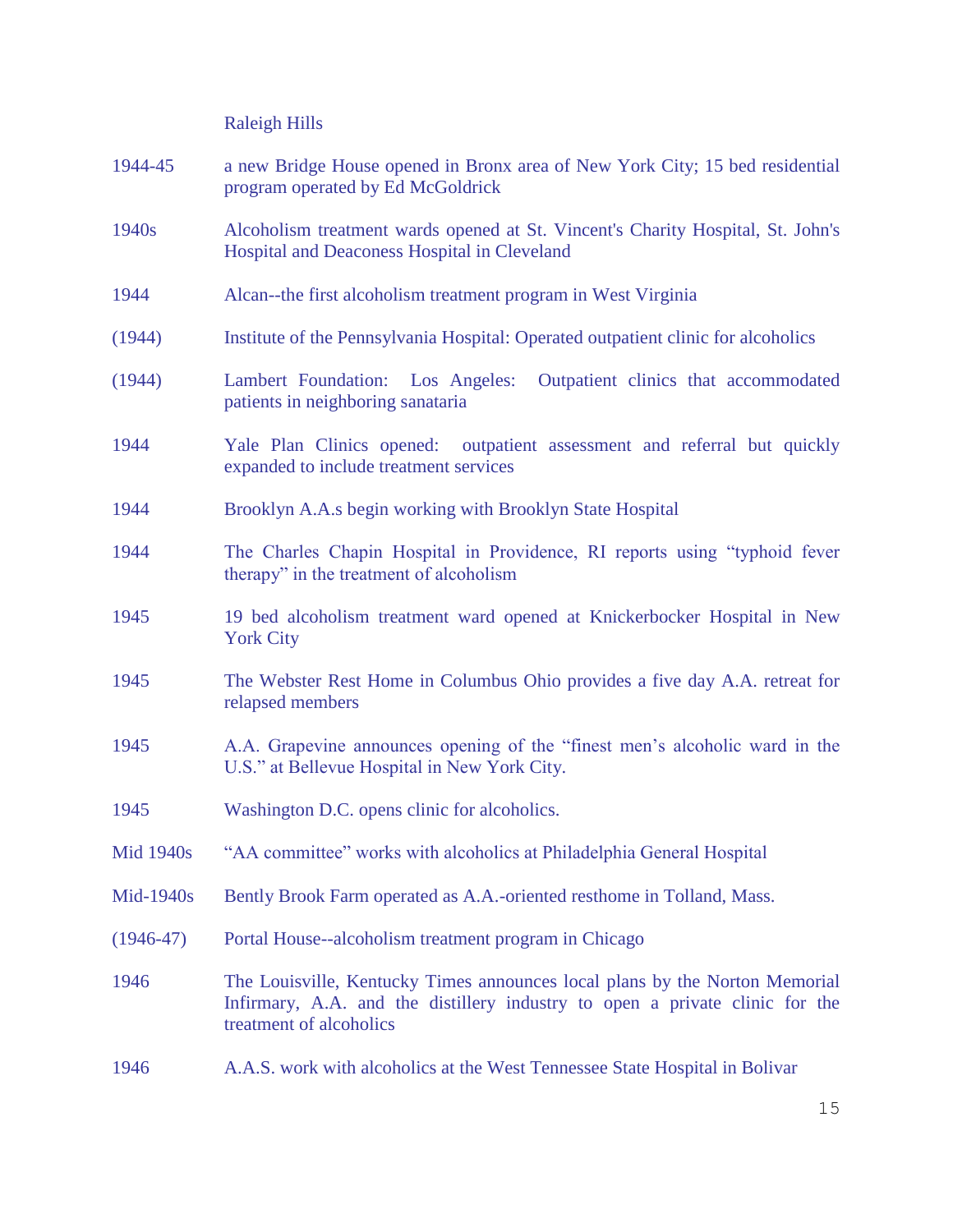| 1946        | Actress Lillian Roth announces her treatment for alcoholism at the Westchester<br>Sanitarium--N.Y. Hospital's Westechester Division.                                                                                                    |
|-------------|-----------------------------------------------------------------------------------------------------------------------------------------------------------------------------------------------------------------------------------------|
| 1947        | AA members run groups for alcoholics at Creedmoor State Hospital in New York                                                                                                                                                            |
| 1948        | Drying out facility in Seminole, Texas evolves into Hopecrest Lodge                                                                                                                                                                     |
| 1948        | San Francisco experiments with Yale-type clinics (Pat Brown, then SF DA was<br>principal mover behind it)                                                                                                                               |
| 1948        | Ward K (alcoholism ward) opened in Boston City Hospital--overflow went to St.<br><b>Johns Hospital</b>                                                                                                                                  |
| 1948        | 12th Step House--a "prep school for AA" opens in New York City                                                                                                                                                                          |
| 1948        | Beech Hill Farm ("post-hospitalization facility for alcoholics") Dublin, NH                                                                                                                                                             |
| 1948        | Pioneer House, Minnesota                                                                                                                                                                                                                |
| 1948        | "AA ward" opened in the Washingtonian Home, Chicago, IL                                                                                                                                                                                 |
| 1949        | River Oaks Manor, Colfax, IO                                                                                                                                                                                                            |
| (1949)      | OP clinics are operating in Washington D.C., Pittsburgh, PA (operated by the<br>Western Pennsylvania Committee for Education on Alcoholism) and Lincoln<br>Avenue Alcoholic Clinic in Youngstown, OH, and an OP clinic in Portland, OR. |
| 1949        | Hazelden, Center City, MN, opens May 1 under direction of Lynn Carroll                                                                                                                                                                  |
| 1949        | Birch Acres, drying out facility in Dublin, NH, operated by Mrs. Marian Johnson                                                                                                                                                         |
| Late 1940s  | A drying out "clinic" is operates above the A.A. clubhouse in Amarillo, TX                                                                                                                                                              |
| Late 1940s  | Early beginnings of what will become Hopecrest Lodge in Texas                                                                                                                                                                           |
| Early 1950s | 12th Step House (for men) and Friendly House (for women) opened by Los<br>Angeles, CA                                                                                                                                                   |
| Early 1950s | Westwood Lodge--Private Sanitarium near Boston                                                                                                                                                                                          |
| (1950)      | Clifton Springs Sanitarium and Clinic, upstate NY (report 1.2 admissions for<br>addiction women)                                                                                                                                        |
| 1950        | Willmar State Hospital alcoholism program revamped by Dr. Nelson Bradley and                                                                                                                                                            |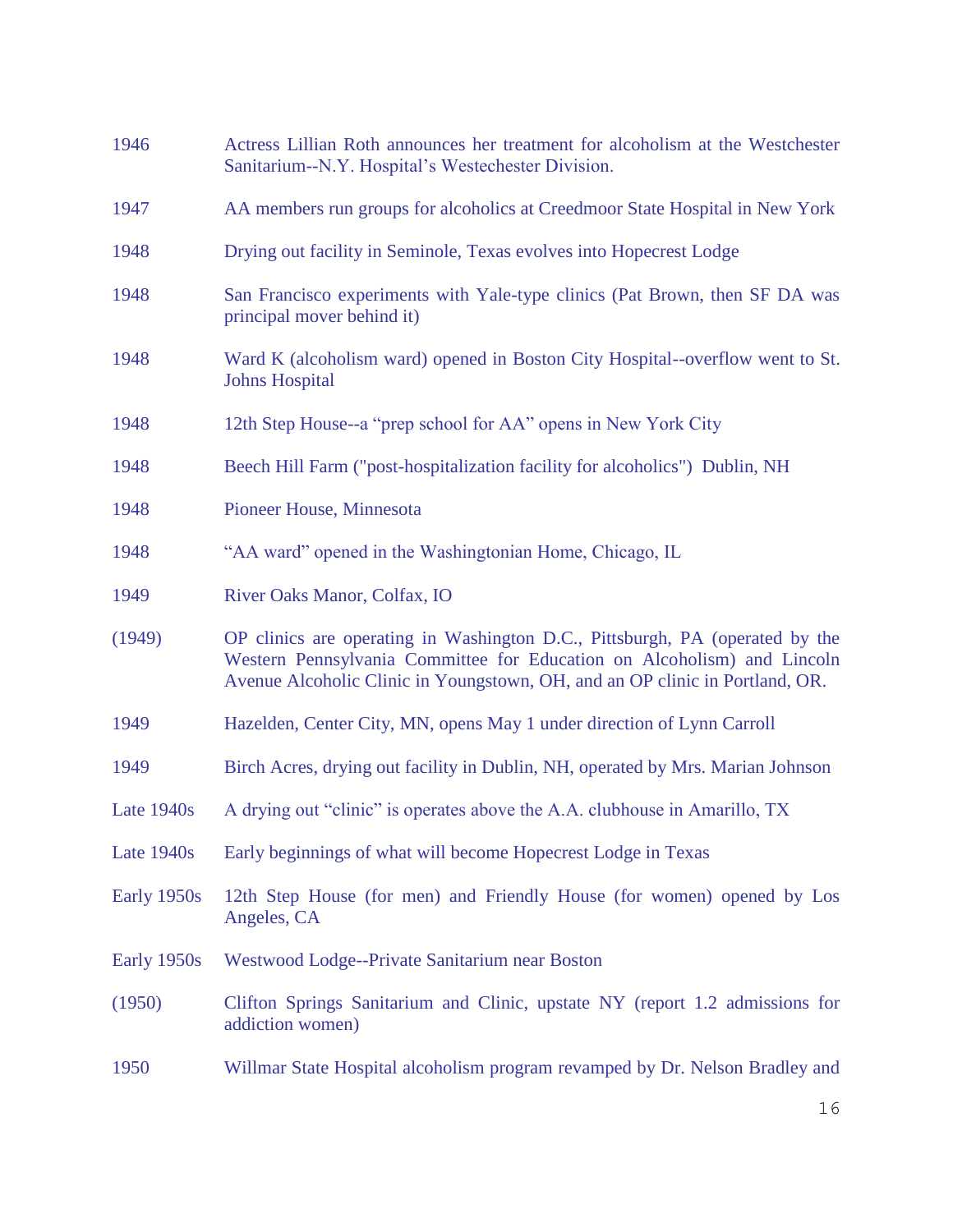## Dan Anderson

1950 Texas Clinic-Hospital for Alcoholism opened in Dallas, TX

## **Primary References**

- *Acker, S. (2001). Creating the American Junkie: Addiction Research in the Classic Era of Narcotic Control* (Baltimore: Johns Hopkins University Press, 2001).
- Bacon, S. (1949). The administration of alcoholism rehabilitation programs. *Quarterly Journal of Studies on Alcohol*, 10(1), 1-47.
- Baumohl, J. (1993). Inebriate institutions in North America, 1840-1920. In: Warsh, C. Ed. *Drink in Canada: Historical Essays.* Montreal: McGill-Queens University Press, 92-114.
- Baumohl, J & Room, R. (1987). Inebriety, doctors, and the state: Alcoholism treatment institutions before 1940. In: Galanter, M. Ed. *Recent Developments in Alcoholism*: Volume Five NY: Plenum Publishing, pp. 135-174.
- Baumohl, J. & Tracy, S. (1994). Building systems to manage inebriates: The divergent pathways of California and Massachusetts, 1891-1920. *Contemporary Drug Problems*, 21, 557-597.
- Blumberg, L. (1978). The institutional phase of the Washingtonian Total Abstinence Movement: A research note. *Journal of Studies on Alcohol,* 39, 1591-1606.
- Blumberg, L. (1978). The American Association for the Study and Cure of Inebriety *Alcoholism: Clinical and Experimental Research*, 2, 234-240.
- Brent, S. (1996). History of alcoholism treatment in the United States Dissertation for the degree of Doctor of Philosophy in partial fulfillment of the requirements. UMI Microform.
- Cherrington, E. (1925-1926). Ed. *Standard Encyclopedia of the Alcohol Problem,* (Six Volumes). Westerville, Ohio, American Issue Publishing Company.
- Corwin, E. & Cunningham, E. (1944). Institutional facilities for the treatment of alcoholism. *Quarterly Journal of Studies on Alcohol,* 5(1), 9-85.
- Dacus, J. (1877). *Battling with the Demon: The Progress of Temperance*. Saint Louis, MO: Scammell & Company.
- Hubbard, T.H. (1915). *The Temperance Program*. Galesburg, IL: Wagoner Printing Company.
- Jaffe, A. (1976). *Addiction Reform in the Progressive Age: Scientific and Social Responses to Drug Dependence in the United States, 1870-1930.* Ph.D. Dissertation, University of Kentucky. (NY: Arno Press, 1981).
- Kandall, S. R. (1996). *Substance and Shadow - Women and addiction in the US*. Cambridge, MA: Harvard University Press.
- *Pioneers We Have Known in the Field of Alcoholism* (1979). Mill Neck, NY: The Christopher D. Smithers Foundation.
- *Proceedings 1870-1875, American Association for the Cure of Inebriates* (1981). NY: Arno Press.
- Richeson, F. (1978). *Courage to Change.* U.S.A.: M & M Printing.
- W., Searcy (1993). *A Study Book on My "Alcoholism Recovery" Since May 10, 1946 and A History of How Early A.A. Groups Started* Dallas Texas: Texas Clinic-Hospital for Alcoholism, Inc.